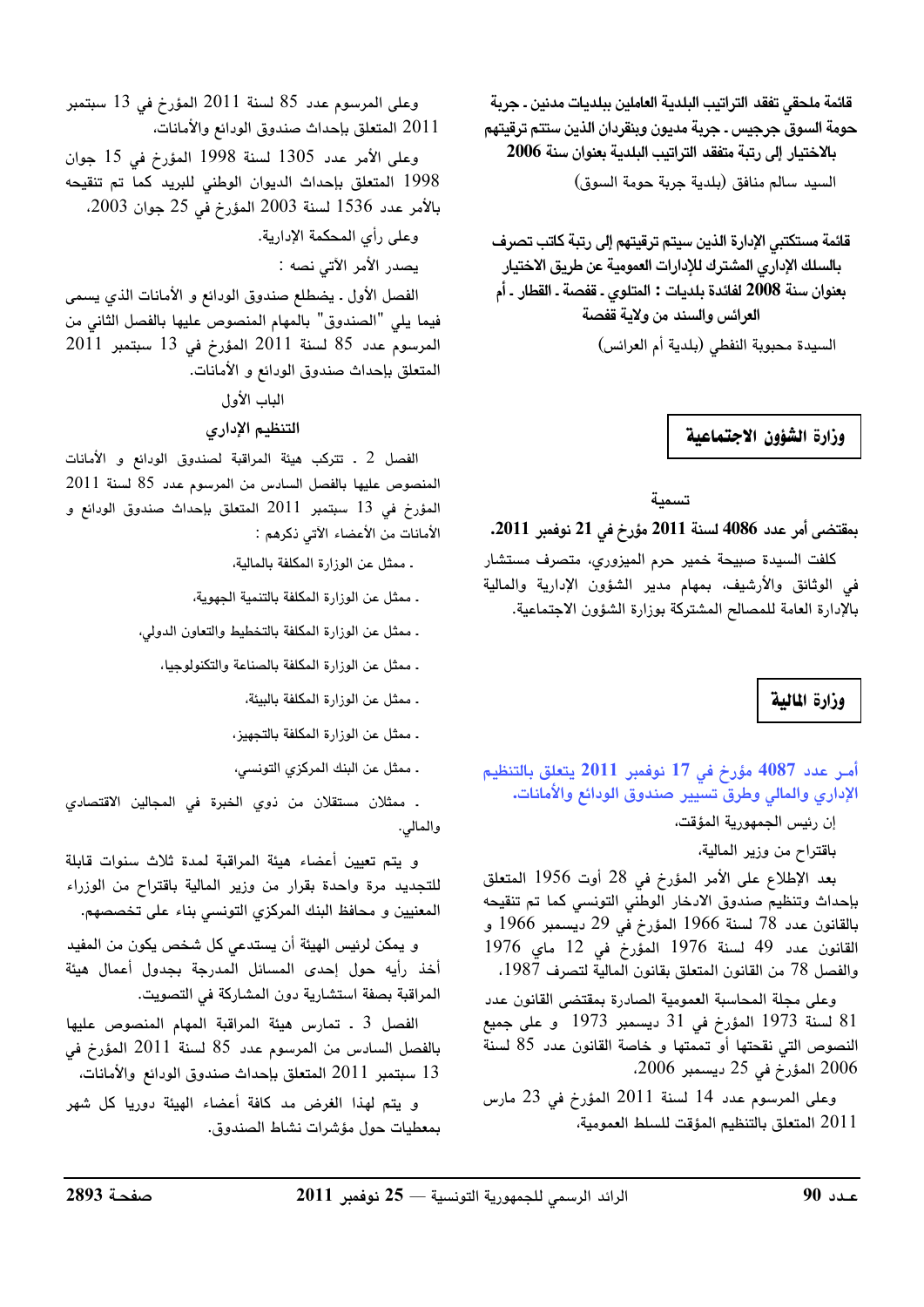ولا يمكن لهيئة المراقبة بأية حال تفويض الصلاحيات آنفة الذكر .

الفصل 4 - تجتمع هيئة المراقبة مرة كل ثلاثة أشهر بدعوة من رئيسها للتداول حول المسائل الداخلة في نطاق مشمولاتها والمدرجة بجدول الأعمال الذي يبلغ عشرة أيام على الأقل قبل انعقاد الاجتماع إلى جميع أعضاء الهيئة. ويمكن لهيئة المراقبة أن تجتمع كلما دعت الحاجة إلى ذلك بدعوة من رئيسها.

و يجب أن يكون هذا الجدول مصحوبا بكل الوثائق التي سيقع تدارسها في اجتماع هيئة المراقبة.

ولا يجوز لعضو من هيئة المراقبة تفويض صلاحياته لغير أعضاء هيئة مراقبة الصندوق، كما لا يمكن له التغيب عن حضور مداولات الهيئة أو العمل بالتفويض إلا في حالة التعذر وفي حدود مرتين في السنة.وفي حالة تجاوز الغيابات المسموح بها يطلب رئيس هيئة المراقبة من الهيكل المعني تعويضه.

وفي حالة وجود مانع لحضور لرئيس هيئة المراقبة يرأس الهيئة العضو الممثل لوزارة المالية.

و يحضر اجتماعات هيئة المراقبة مدير عام الصندوق.

الفصل 5 ـ يكلف رئيس هيئة المراقبة إطارا من الصندوق يتولى الكتابة القارة لجلسات الهيئة وإعداد المحاضر.

تسجل مداولات هيئة المراقبة في محاضر جلسات تدون في سجل خاص يحفظ بالمقر الاجتماعي للصندوق ويمضيه رئيس هيئة المراقبة وعضو من الهيئة.

يتم إعداد محاضر جلسات هيئة المراقبة وتبليغها لأعضائها فى ظرف العشرة أيام التى تلى اجتماع الهيئة لإبداء الرأي والمصادقة عليها في أجل أقصاه عشرة أيام من تاريخ التبليغ.

يمضى الرئيس و عضوان من الهيئة على الأقل نسخا أو مقتطفات من هذه المداولات للاحتجاج بها لدى الغير.

الفصل 6 . لا يمكن لهيئة المراقبة أن تتداول بصفة قانونية إلا بحضور أغلبية أعضائها الحاضرين.

وفي صورة عدم توفر النصاب القانوني بالنسبة للجلسة الأولى، تعقد هيئة المراقبة جلسة ثانية خلال الخمسة عشرة يوما الموالية للجلسة الأولى مهما كان عدد الحاضرين.

تتخذ قرارات هيئة المراقبة بأغلبية أصوات الأعضاء الحاضرين وفي صورة تعادل الأصوات يرجح صوت رئيس جلسة الهيئة.

الفصل 7 ـ يضطلع المدير العام للصندوق بالتسيير الإدارى والمالى للصندوق ويمارس صلاحياته طبقا للتشريع والتراتيب الجاري بها العمل.

يكلف المدير العام للصندوق بإعداد أشغال هيئة المراقبة وبتنفيذ قراراتها واقتراحاتها.

ويمثل المدير العام الصندوق لدى الغير في جميع الأعمال المدنية والإدارية والقضائية طبقا للتشريع الجاري به العمل.

يقترح المدير العام للصندوق النظام الأساسي الخاص بأعوان الصندوق بما فى ذلك نظام تأجيرهم ويكلف بتنفيذ النظام الأساسي ونظام التأجير وله سلطة على جميع الأعوان وهو يشرف على الانتداب والترقية والعزل.

ويمكن للمدير العام تفويض بعض صلاحياته أو حق الإمضاء إلى الأعوان الخاضعين لسلطته وفى حدود المهام الموكولة إليهم.

الفصل 8 . تتولى اللحنة الدائمة للرقابة و التدقيق المنبثقة عن هيئة المراقبة تنفيذ المهام المنصوص عليها بالفصل السابع من المرسوم عدد 85 لسنة 2011 المؤرخ في 13 سبتمبر 2011 المتعلق بإحداث صندوق الودائع و الأمانات، و تتركب من ثلاثة أعضاء من هيئة المراقبة من ضمنهم ممثل وزارة المالية الذي يتولى رئاسة اللجنة.

و يتولى المسؤول عن هيكل التدقيق الداخلي الكتابة القارة للجنة.

و لا يشارك في أشغال اللجنة المدير العام للصندوق ويمكن دعوة مراقبي الحسابات وكل إطار بالصندوق ترى اللجنة فائدة في حضور ه.

تجتمع اللجنة أربعة مرات في السنة على الأقل قبل اجتماعات هيئة المراقبة وتقدم تقريرا لهيئة المراقبة عند كل اجتماع وتقريرا سنويا يتم إدراجه ضمن تقرير النشاط السنوى للصندوق.

الفصل 9 ـ تتولى اللجنة الدائمة للموارد و التوظيفات المنبثقة عن هيئة المراقبة تنفيذ المهام المنصوص عليها بالفصل الثامن من المرسوم عدد 85 لسنة 2011 المؤرخ في 13 سبتمبر 2011 المتعلق بإحداث صندوق الودائع و الأمانات، و تتركب من :

. مدير عام الصندوق يتولى رئاسة اللجنة.

. عضوين من هيئة المراقبة.

ويتولى الكتابة القارة للجنة إطار بالصندوق يتم تعيينه من طرف المدير العام للصندوق.

ويمكن لرئيس اللجنة أن يستدعى كل شخص يكون من المفيد أخذ رأيه حول إحدى المسائل المدرجة بجدول أعمال اللجنة.

تجتمع اللجنة مرة كل شهر على الأقل وتقدم تقرير نشاط لهيئة المراقبة عند كل اجتماع وتقريرا سنويا يتم إدراجه ضمن تقرير النشاط السنوى للصندوق.

الفصل 10 . تتولى لجنة المخاطر المنبثقة عن هيئة المراقبة تنفيذ المهام المنصوص عليها بالفصل التاسع من المرسوم عدد 85 لسنة 2011 المؤرخ في 13 سبتمبر 2011 المتعلق بإحداث صندوق الودائع والأمانات، وتتركب من :